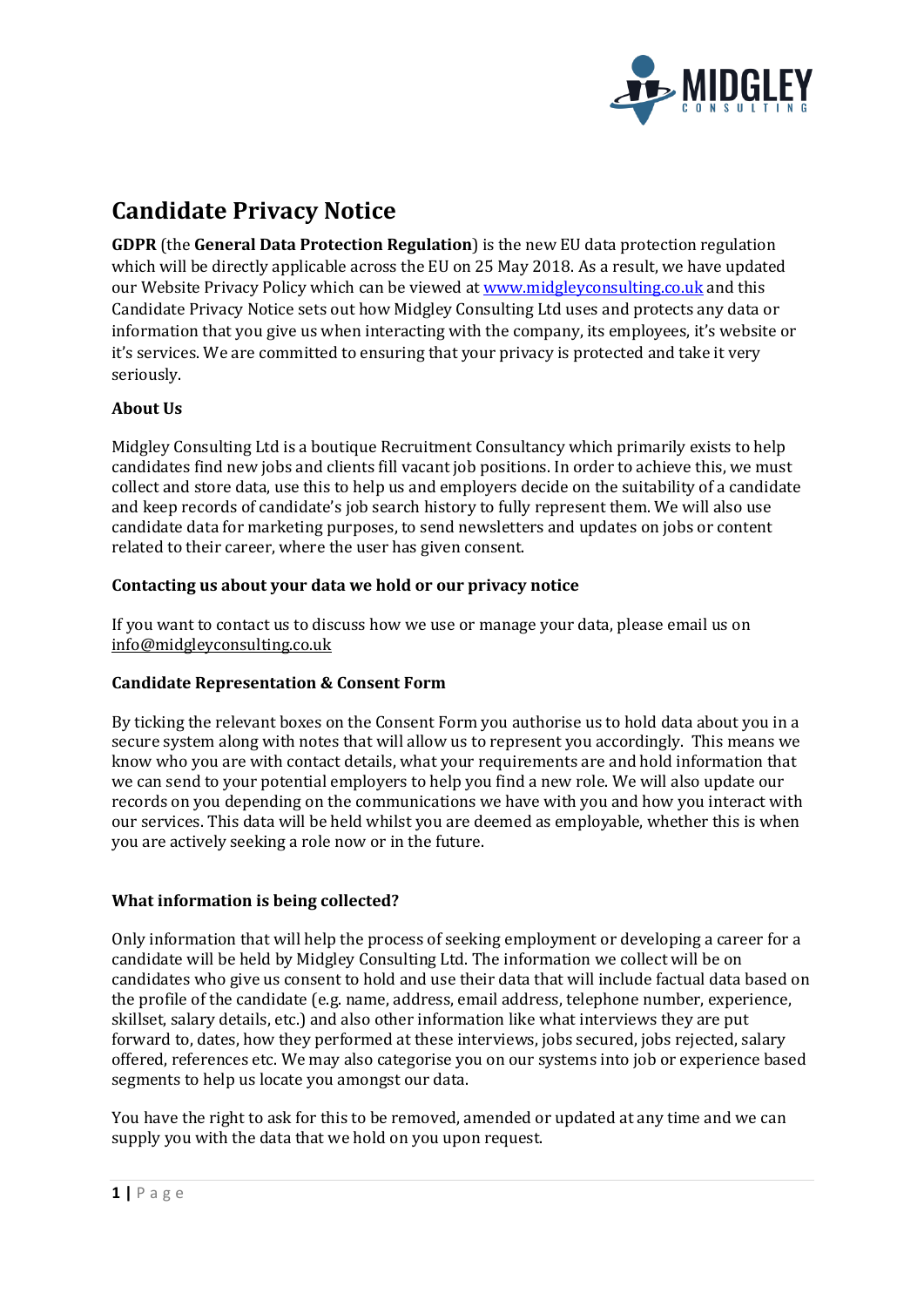

### **Who is collecting it?**

The data is being collected by Midgley Consulting Ltd and employees of it and stored only on secure and licenced company software or platforms. Data may be shared with employers who will use this to assess the candidate for interviews and suitability for their positions.

#### **How is it collected?**

The majority of our data comes from job applications for our advertised roles into the business or the submission of CV's. This normally comes via email, whether direct from 3rd party websites or to our consultant's email inboxes directly or from our website. We also collect data from both publically available databases of candidates who have listed their CV for viewing by agencies and employers or from password protected databases which we subscribe to in order to access candidate data. In all instances, candidates will be required to give consent for their data to be held on our systems. Where consent has not been given and we are in receipt of data, this will not be used in any way and be deleted from all platforms that they have been received onto, within 30 days.

Data is collected from a range of sources and uploaded onto our licenced company software or platforms. These sources may include CVs submitted to the business directly either digitally or off-line, CV's submitted indirectly through referrals, CV data from online job board sites, collected verbally over the phone or face to face, via text messages or online messaging.

We will also store data about individuals from clients and candidates who provide feedback on CVs and meetings by communicating verbally, in written form offline or online through emails, post, online messaging or telephone text messaging.

#### **Why is it being collected?**

We collect data and information on candidates that will assist us and potential employers to make a decision whether they may be suitable for an employer's role.

#### **How will it be used?**

It will be used to profile the candidates that we have consent for to introduce to an existing or speculative employer and used to help generate interviews for these candidates. It will be used for communication purposes so that employees of Midgley Consulting Ltd can communicate with and provide updates to candidates. This information may also be passed to clients for communication reasons, to conduct interviews, provide offer letters or other direct communications.

It may also be used for marketing purposes by Midgley Consulting Ltd to send emails, text messages, newsletters about job and career information that will be deemed beneficial to the candidate.

#### **Who will it be shared with?**

The data will be shared amongst recruitment consultants and employees internally within Midgley Consulting Ltd to help find them a role. They will all have access to all of the data that is stored about a candidate and can use this in accordance with their employment contracts. In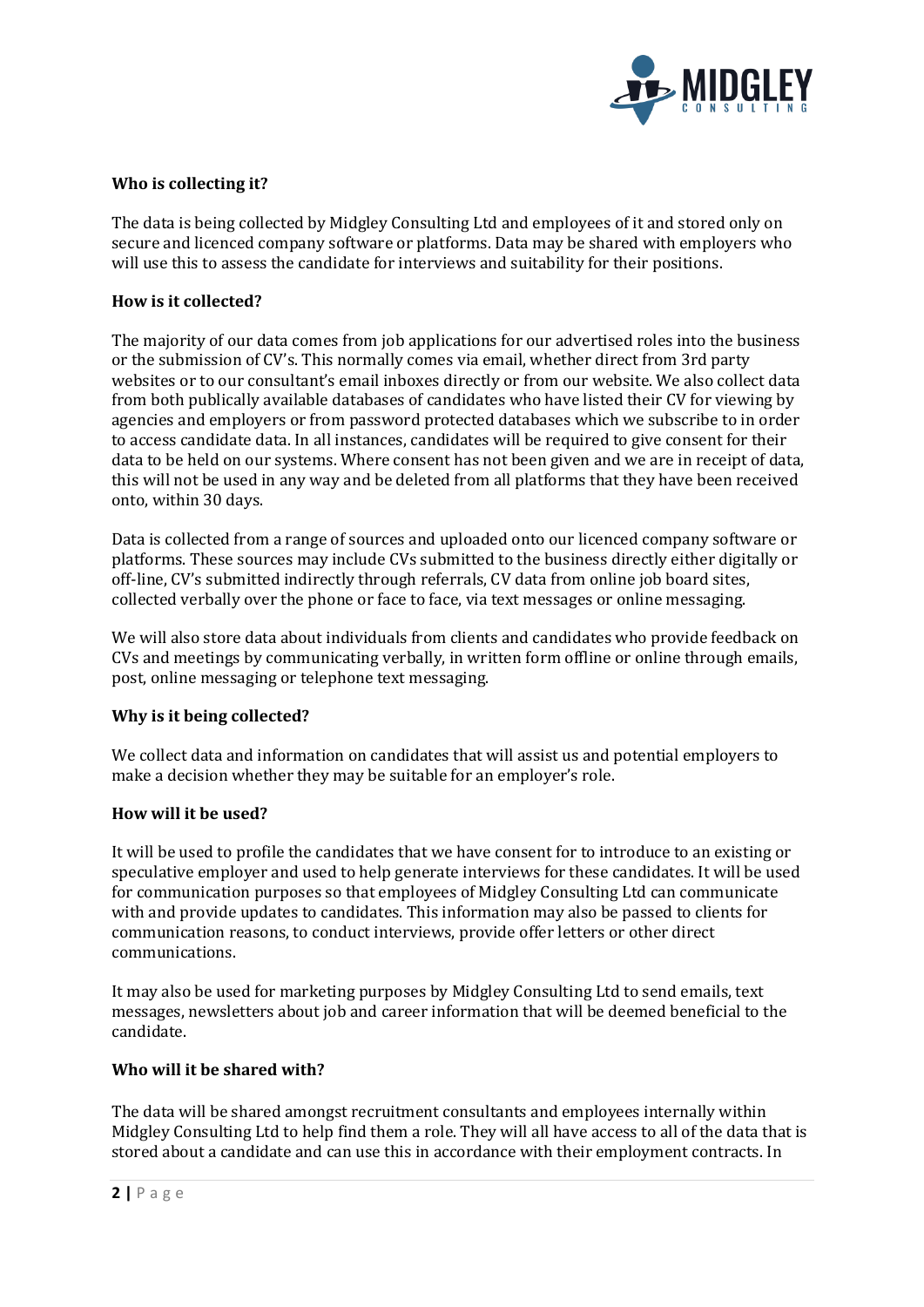

order to carry out the accounting, payroll and pension function, your personal details will also be shared with Andrea Dobson Ltd t/a CheapAccounting, Regency Payroll & NOW Pensions. Your details will only be used for the purposes of accounting, payroll and pensions. Andrea Dobson Ltd t/a CheapAccounting, Regency Payroll & NOW Pensions have always been committed to data security.

The data will be shared externally with speculative, new or existing clients by Midgley Consulting Ltd. These will include a range of people within the employer's organisation who are in a position to make a decision on a candidate's skills and experience for a job interview or employment.

# **What will be the effect of this on the individuals concerned?**

Data will be used to profile a candidate and help employees from Midgley Consulting Ltd make a decision on whether they would be suitable for a role based on the data we hold. Relevant pieces of this data will be supplied to employers to help them make a decision on the suitability of the candidate.

# **Is the intended data use likely to cause individuals to object or complain?**

No, consent will have been taken from the candidate for the use of their data.

However if you wish to make a complaint please email us o[n info@midgleyconsulting.co.uk.](mailto:info@midgleyconsulting.co.uk)

# **Your rights**

We take your rights very seriously and will adhere to the following:

- Your right to be informed of use of data
- Your right of access to your data
- Your right of rectification of data
- Your right to erasure of data and be forgotten
- Your right to restrict our processing of your data
- Your right for your data to be portable
- Your right to object at the use of your data
- Your rights relating to automated decision making and profiling

We will hold your details on our file for as long as you are in any employment or deemed to be employable. If we have not had meaningful contact with you (or, where appropriate, the company you are working for or with) for a period of two years, we will delete your personal data from our systems unless we believe in good faith that the law or other regulation requires us to preserve it. (For example, because of our obligations to tax authorities or in connection with any anticipated litigation) Upon request, we will provide you with all of the data that we hold on you. Please email the Data Officer listed below for this information.

Upon request, Midgley Consulting Ltd will adhere to the rights listed above so if you want us to address or action any of these please do so by contacting the Data Protection Officer at any time a[t info@midgleyconsulting.co.uk.](mailto:info@midgleyconsulting.co.uk) Please send us your date of birth, name, registered email address and mobile number to ensure that we correct the right record. You also have a right to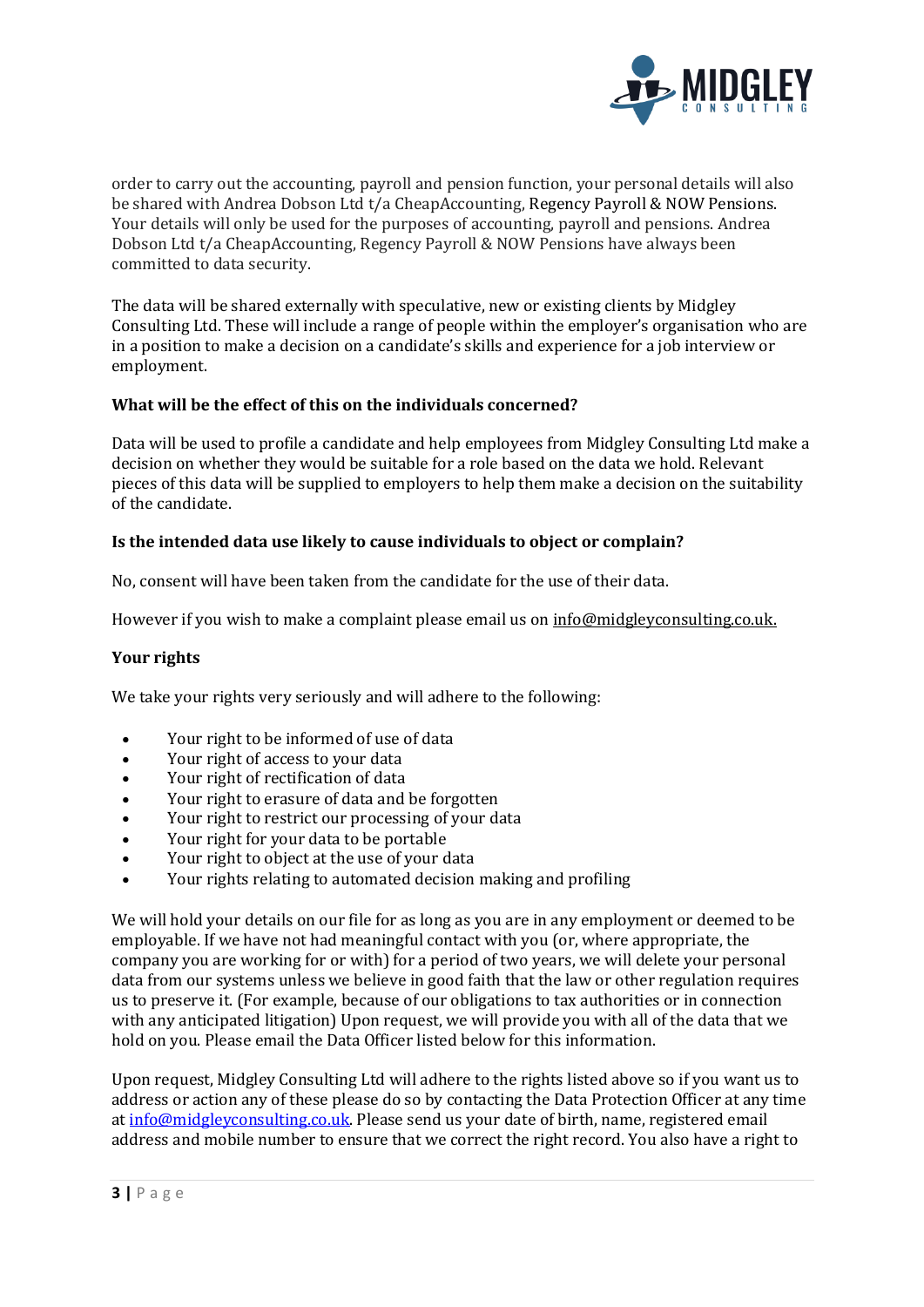

see the data that we hold on you, please contact The Data Protection Officer should you require this.

#### Security

We are committed to ensuring that your information is secure. In order to prevent unauthorised access or disclosure, we have put in place suitable physical, electronic and managerial processes to safeguard and secure the information we collect and store.

#### Website Cookies

A cookie is a small file that asks permission to be placed on your computer's hard drive. Once you agree, the file is added and the cookie helps analyse web traffic or lets you know when you visit a particular site. Cookies allow web applications to respond to you as an individual. The web application can tailor its operations to your needs, likes and dislikes by gathering and remembering information about your preferences.

We use traffic log cookies to identify which pages are being used. This helps us analyse data about web page traffic and improve our website in order to tailor it to customer needs. We only use this information for statistical analysis purposes and then the data is removed from the system.

Overall, cookies help us provide you with a better website, by enabling us to monitor which pages you find useful and which you do not. A cookie in no way gives us access to your computer or any information about you, other than the data you choose to share with us.

You can choose to accept or decline cookies. Most web browsers automatically accept cookies, but you can usually modify your browser setting to decline cookies if you prefer. This may prevent you from taking full advantage of the website.

# **Changes to this Privacy Notice**

From time to time we may make changes and updates to this policy in order to ensure your information and data is secure.